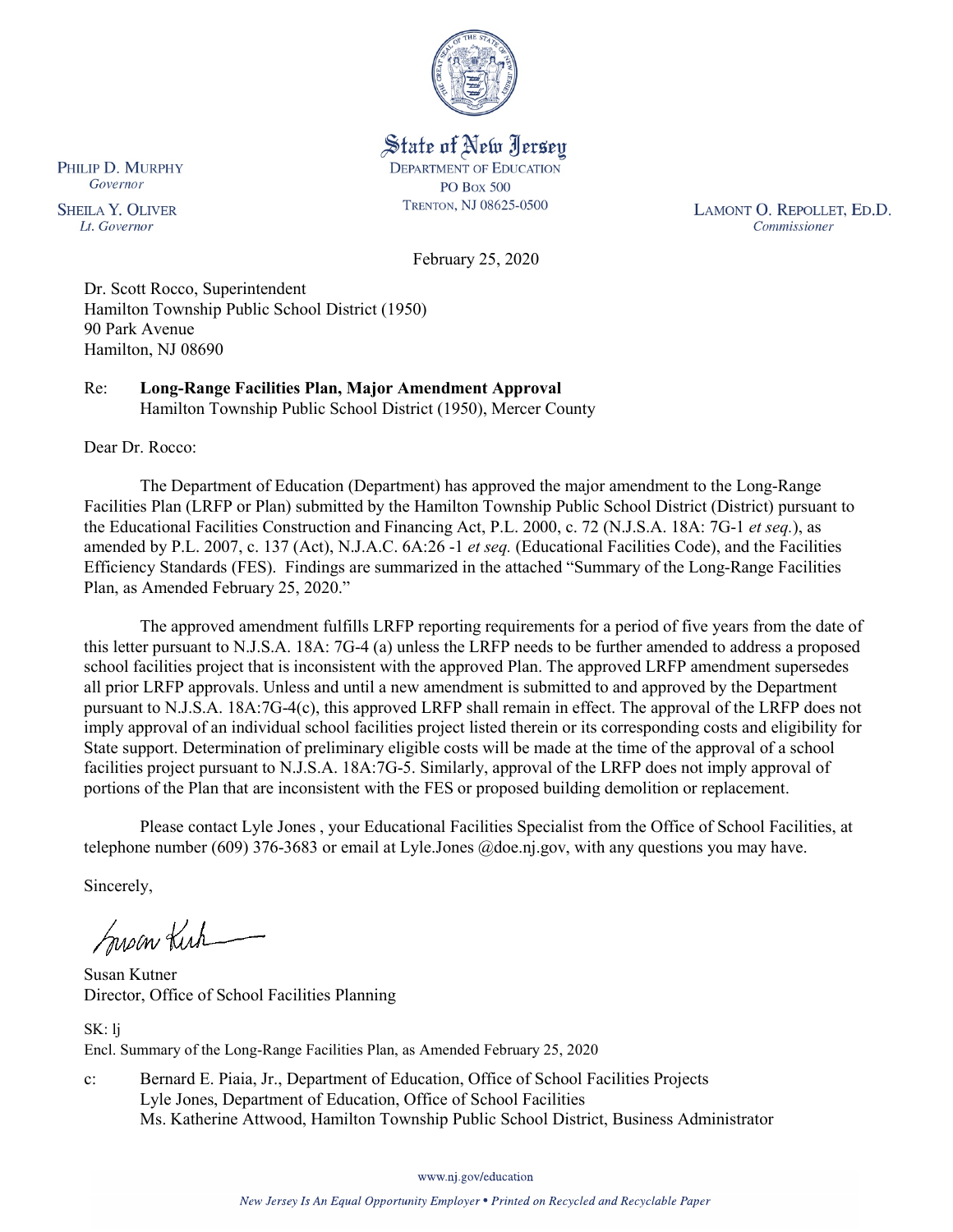# **Hamilton Township Public School District (1950) Summary of the Long-Range Facilities Plan, as Amended February 25, 2020**

The Department of Education (Department) has completed its review of the major amendment to the Long-Range Facilities Plan (LRFP or Plan) submitted by the Hamilton Township Public School District (District) pursuant to the Educational Facilities Construction and Financing Act, P.L. 2000, c. 72 (N.J.S.A. 18A: 7G-1 *et seq.*), as amended by P.L. 2007, c. 137 (Act), N.J.A.C. 6A:26-1 et seq. (Educational Facilities Code), and the Facilities Efficiency Standards (FES).

The following provides a summary of the District's approved amended LRFP. The summary is based on the standards set forth in the Act, the Educational Facilities Code, the FES, District-reported information in the Department's LRFP reporting system, and supporting documentation. The referenced reports in *italic* text are standard reports available on the Department's LRFP website.

#### **1. Inventory Overview**

The District is classified as a Regular Operating District (ROD) for funding purposes. It provides services for students in grades PK-12.

The District identified existing and proposed schools, sites, buildings, rooms, and site amenities in its LRFP. Table 1 lists the number of existing and proposed district schools, sites, and buildings. Detailed information can be found in the *School Asset Inventory Report* and the *Site Asset Inventory Report.*

**As directed by the Department, school facilities projects that have received initial approval by the Department and have been approved by the voters, if applicable, are represented as "existing" in the LRFP.** Approved projects that include new construction and/or the reconfiguration/reassignment of existing program space are as follows: n/a.

|  |  | Table 1: Number of Schools, School Buildings, and Sites |  |
|--|--|---------------------------------------------------------|--|
|--|--|---------------------------------------------------------|--|

|                                              | <b>Existing</b> | Proposed |
|----------------------------------------------|-----------------|----------|
| Number of Schools (assigned DOE school code) | 24              | 24       |
| Number of School Buildings <sup>1</sup>      | 24              | 24       |
| Number of Non-School Buildings <sup>2</sup>  |                 |          |
| Number of Vacant Buildings                   |                 |          |
| Number of Sites                              |                 |          |

*1 Includes district-owned buildings and long-term leases serving students in district-operated programs 2 Includes occupied district-owned buildings not associated with a school, such as administrative or utility buildings*

Based on the existing facilities inventory submitted by the District:

- Schools using leased buildings (short or long-term):  $n/a$
- Schools using temporary classroom units (TCUs), excluding TCUs supporting construction: n/a
- Vacant/unassigned school buildings:  $n/a$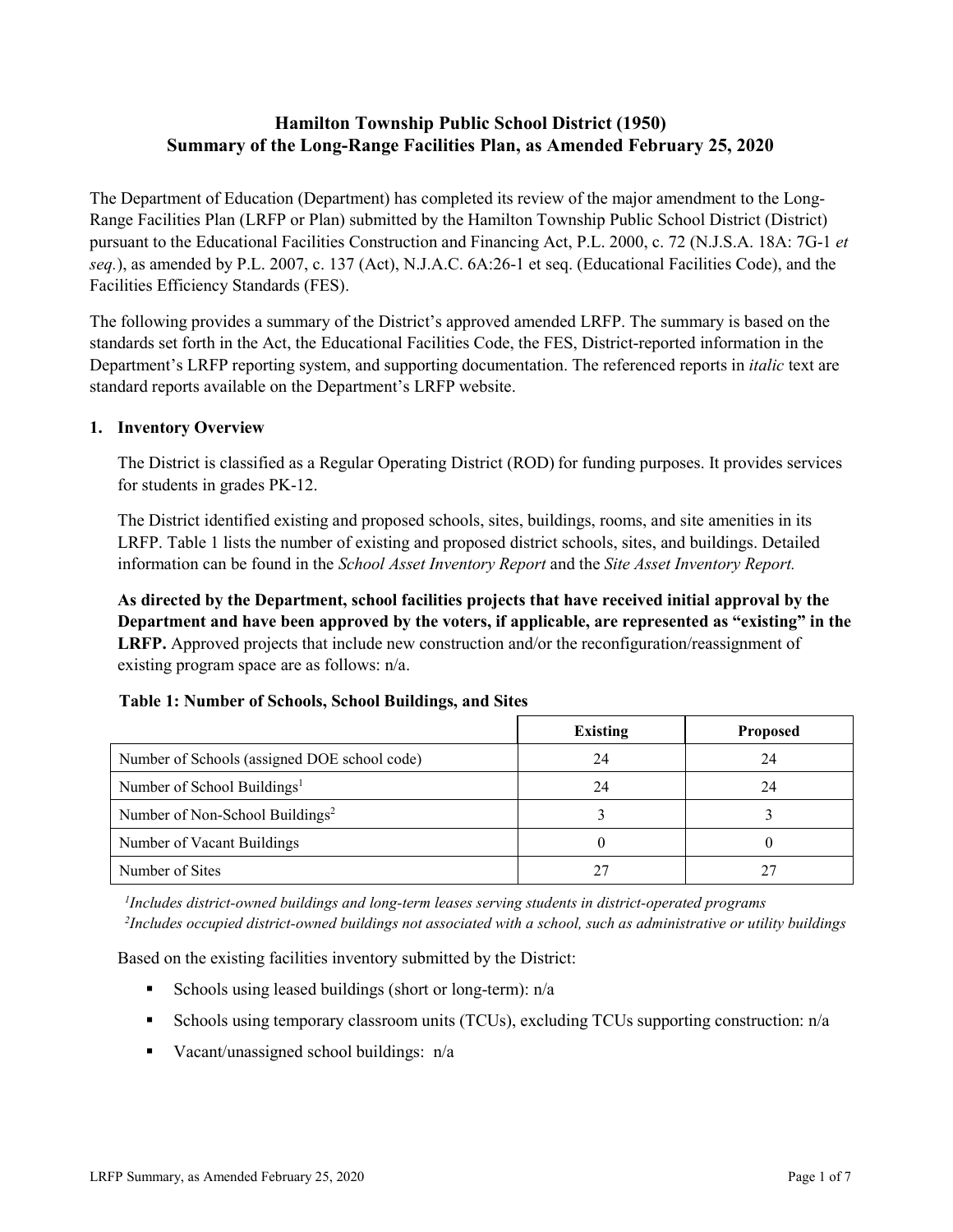**FINDINGS** The Department has determined that the proposed inventory is adequate for approval of the District's LRFP amendment. However, the LRFP determination does not imply approval of an individual school facilities project listed within the LRFP; the District must submit individual project applications for project approval.

# **2. District Enrollments**

The District determined the number of students, or "proposed enrollments," to be accommodated for LRFP planning purposes on a district-wide basis and in each school.

The Department minimally requires the submission of a standard cohort-survival projection using historic enrollment data from the Application for School State Aid (ASSA) or NJ Smart. The cohort-survival method projection method forecasts future students based upon the survival of the existing student population as it moves from grade to grade. A survival ratio of less than 1.00 indicates a loss of students, while a survival ratio of more than 1.00 indicates the class size is increasing. For example, if a survival ratio tracking first to second grade is computed to be 1.05, the grade size is increasing by 5% from one year to the next. The cohort-survival projection methodology works well for communities with stable demographic conditions. Atypical events impacting housing or enrollments, such as an economic downturn that halts new housing construction or the opening of a charter or private school, typically makes a cohort-survival projection less reliable.

#### **Proposed enrollments are based on a standard cohort-survival enrollment projection.**

Adequate supporting documentation was submitted to the Department to justify the proposed enrollments. Table 2 provides a comparison of existing and projected enrollments. All totals include special education students.

|                              | <b>Existing Enrollments</b> | <b>District Proposed Enrollments</b> |
|------------------------------|-----------------------------|--------------------------------------|
| <b>Grades</b>                | 2018-2019                   | 2023-2024                            |
| PK (excl. private providers) | 232                         | 247                                  |
| Grades K-5                   | 5,061                       | 4,908                                |
| Grades 6-8                   | 2,579                       | 2,476                                |
| Grades 9-12                  | 3,470                       | 3,470                                |
| <b>Totals</b>                | 11,576                      | 11,100                               |

#### **Table 2: Enrollments**

**FINDINGS** The Department has determined the District's proposed enrollments to be acceptable for approval of the District's LRFP amendment. The Department will require a current enrollment projection at the time an application for a school facilities project is submitted incorporating the District's most recent enrollments in order to verify that the LRFP's planned capacity is appropriate for the updated enrollments.

# **3. District Practices Capacity**

Based on information provided in the room inventories, *District Practices Capacity* was calculated for each school building to determine whether adequate capacity is proposed for the projected enrollments based on district scheduling and class size practices. The capacity totals assume instructional buildings can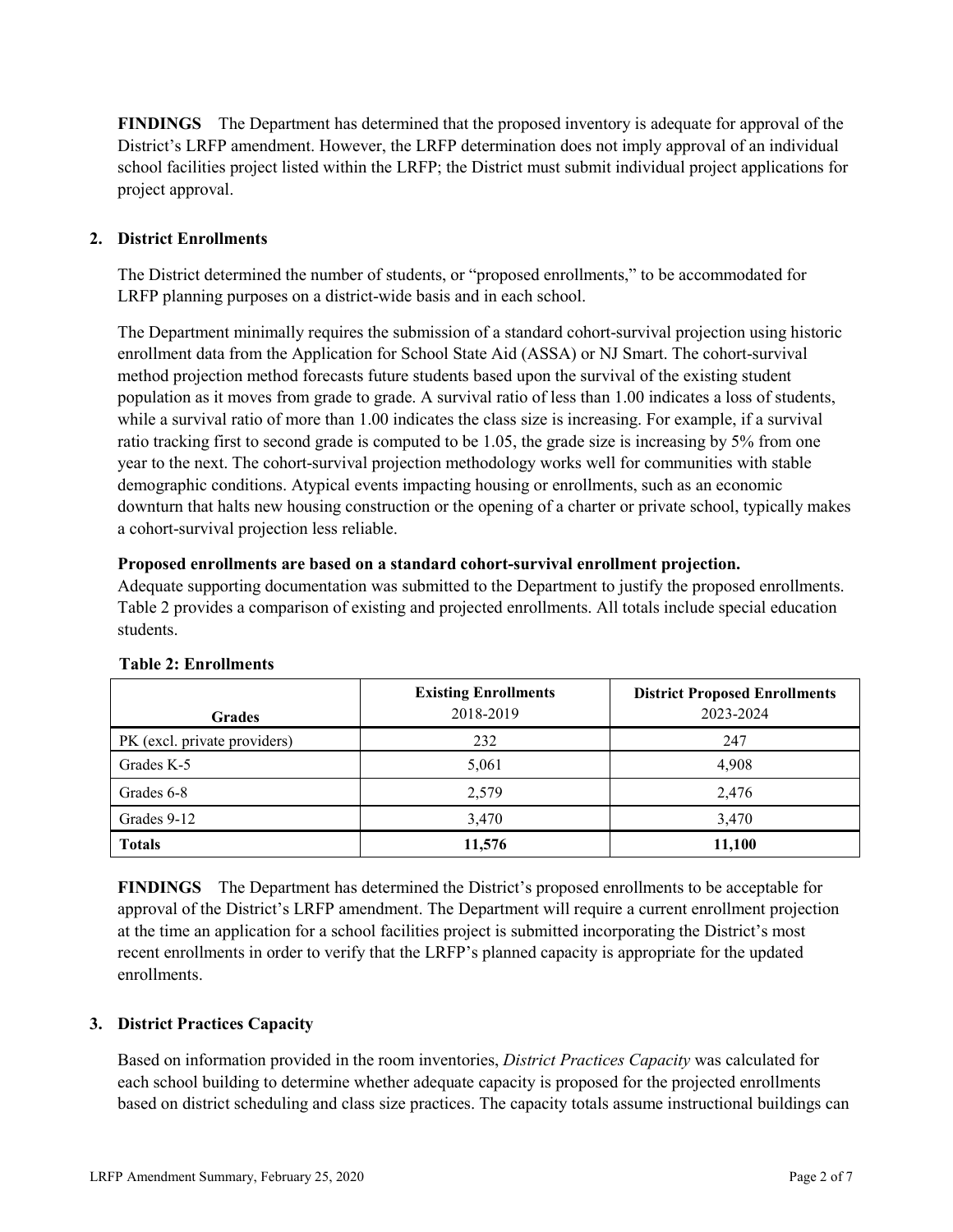be fully utilized regardless of school sending areas, transportation, and other operational issues. The calculations only consider district-owned buildings and long-term leases; short term leases and temporary buildings are excluded. A capacity utilization factor of 90% for classrooms serving grades K-8 and 85% for classrooms serving grades 9-12 is applied in accordance with the FES. No capacity utilization factor is applied to preschool classrooms.

In certain cases, districts may achieve adequate District Practices Capacity to accommodate enrollments but provide inadequate square feet per student in accordance with the FES, resulting in educational adequacy issues and "Unhoused Students." Unhoused students are considered in the "Functional Capacity" calculations used to determine potential State support for school facilities projects and are analyzed in Section 4.

Table 3 provides a summary of proposed enrollments and existing and proposed District-wide capacities. Detailed information can be found in the LRFP website reports titled *FES and District Practices Capacity Report, Existing Rooms Inventory Report, and Proposed Rooms Inventory Report.*

| <b>Grades</b>     | <b>Proposed</b><br><b>Enrollments</b> | <b>Existing</b><br><b>District</b><br><b>Practices</b><br>Capacity | <b>Existing</b><br>Deviation* | <b>Proposed</b><br><b>District</b><br><b>Practices</b><br>Capacity | Proposed<br>Deviation* |
|-------------------|---------------------------------------|--------------------------------------------------------------------|-------------------------------|--------------------------------------------------------------------|------------------------|
| Elementary (PK-5) | 5,155                                 | 5,074.20                                                           | $-80.80$                      | 5,074.20                                                           | $-80.80$               |
| Middle $(6-8)$    | 2,476                                 | 2,561.15                                                           | 85.15                         | 2,561.15                                                           | 85.15                  |
| High $(9-12)$     | 3,469                                 | 3,437.40                                                           | $-31.60$                      | 3,437.40                                                           | $-31.60$               |
| <b>Totals</b>     | 11,100                                | 11,072.75                                                          | $-27.25$                      | 11,072.75                                                          | $-27.25$               |

**Table 3: District Practices Capacity Analysis**

*\* Positive numbers signify surplus capacity; negative numbers signify inadequate capacity. Negative values for District Practices capacity are acceptable for approval if proposed enrollments do not exceed 100% capacity utilization.*

Considerations:

- **Based on the proposed enrollments and existing room inventories, the District is projected to have** inadequate capacity for the following grade groups, assuming all school buildings can be fully utilized: n/a
- Adequate justification has been provided by the District if the proposed capacity for a school significantly deviates from the proposed enrollments. Generally, surplus capacity is acceptable for LRFP approval if additional capacity is not proposed through new construction.

**FINDINGS**The Department has determined that proposed District capacity, in accordance with the proposed enrollments, is adequate for approval of the District's LRFP amendment. The Department will require a current enrollment projection at the time an application for a school facilities project is submitted, incorporating the District's most recent Fall Enrollment Report, in order to verify that the LRFP's planned capacity meets the District's updated enrollments.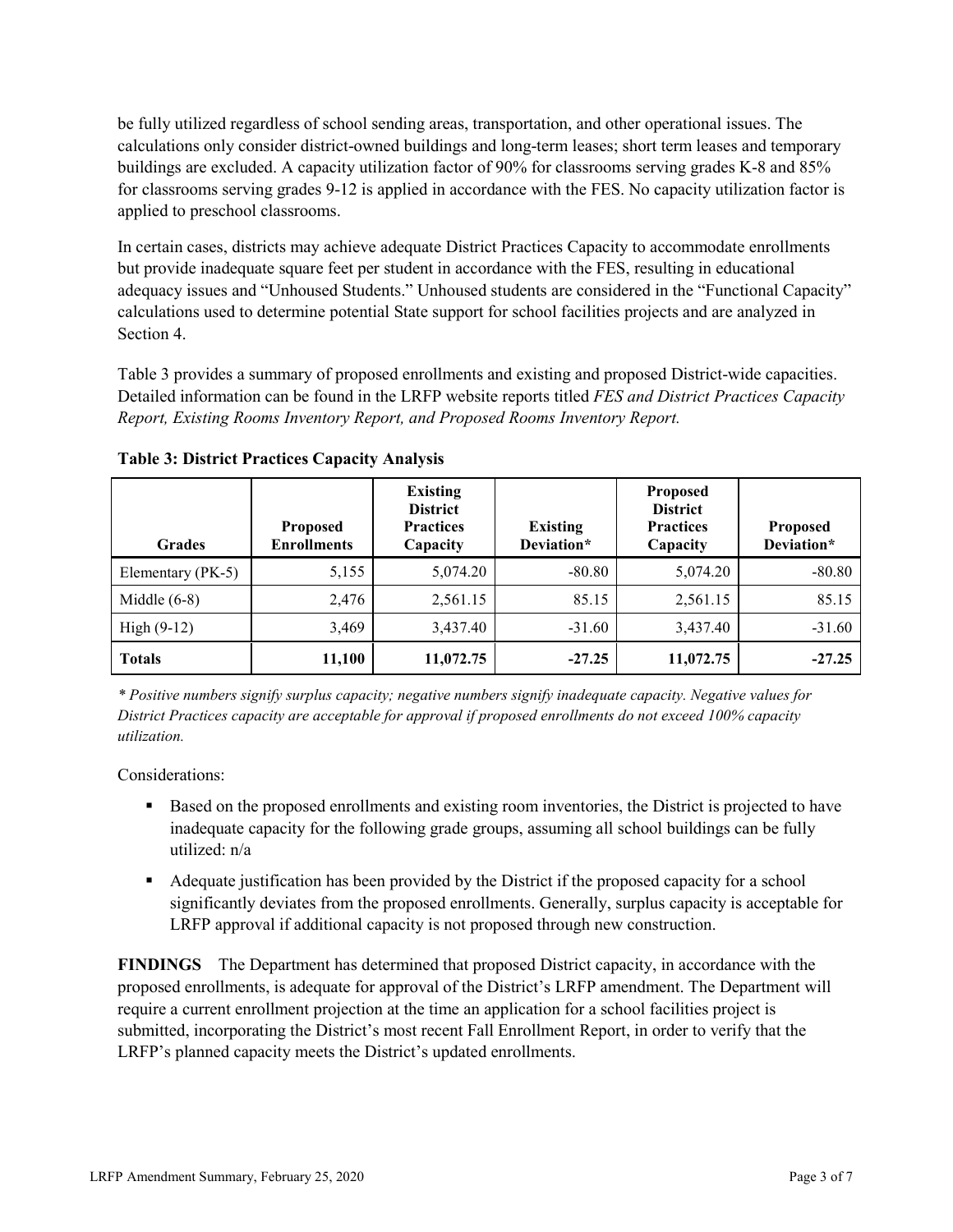### **4. New Construction Funding Eligibility**

*Functional Capacity* was calculated and compared to the proposed enrollments to provide a **preliminary estimate** of Unhoused Students and new construction funding eligibility. **Final determinations will be made at the time of project application approvals.**

*Functional Capacity* is the adjusted gross square footage of a school building *(total gross square feet minus excluded space)* divided by the minimum area allowance per full-time equivalent student for the grade level contained therein. *Unhoused Students* is the number of students projected to be enrolled in the District that exceeds the Functional Capacity of the District's schools pursuant to N.J.A.C. 6A:26-2.2(c). *Excluded Square Feet* includes (1) square footage exceeding the FES for any pre-kindergarten, kindergarten, general education, or self-contained special education classroom; (2) grossing factor square footage *(corridors, stairs, mechanical rooms, etc.)* that exceeds the FES allowance, and (3) square feet proposed to be demolished or discontinued from use. Excluded square feet may be revised during the review process for individual school facilities projects.

Table 4 provides a preliminary assessment of the Functional Capacity, Unhoused Students, and Estimated Maximum Approved Area for Unhoused Students for each FES grade group. The calculations exclude temporary facilities and short-term leased buildings. School buildings proposed for whole or partial demolition or reassignment to a non-school use are excluded from the calculations pending project application review. If a building is proposed to be reassigned to a different school, the square footage is applied to the proposed grades after reassignment. Buildings that are not assigned to a school are excluded from the calculations. In addition, only preschool students eligible for state funding (former ECPA students) are included. Detailed information concerning the calculations can be found in the *Functional Capacity and Unhoused Students Report* and the *Excluded Square Footage Report.*

|                                                | <b>PK/K-5</b> | $6 - 8$  | $9 - 12$  | <b>Total</b> |
|------------------------------------------------|---------------|----------|-----------|--------------|
| PK Eligible Students/K-12 Proposed Enrollments | 4,938         | 2,476    | 3,469     |              |
| FES Area Allowance (SF/student)                | 125.00        | 134.00   | 151.00    |              |
| <b>Prior to Completion of Proposed Work:</b>   |               |          |           |              |
| <b>Existing Gross Square Feet</b>              | 559,234       | 334,303  | 517,854   | 1,411,391    |
| Adjusted Gross Square Feet                     | 530,260       | 327,891  | 504,539   | 1,362,690    |
| <b>Adjusted Functional Capacity</b>            | 4,242.08      | 2,446.95 | 3,341.32  |              |
| Unhoused Students                              | 695.92        | 29.05    | 127.68    |              |
| Est. Max. Area for Unhoused Students           | 86,990.20     | 3,893.00 | 19,279.80 |              |
| <b>After Completion of Proposed Work:</b>      |               |          |           |              |
| Gross Square Feet                              | 559,234       | 334,303  | 517854    | 1,411,391    |
| New Gross Square Feet                          | $\theta$      | 0        | $\Omega$  | $\theta$     |
| Adjusted Gross Square Feet                     | 530,260       | 327,891  | 504,539   | 1,362,690    |
| Functional Capacity                            | 4,242.08      | 2,446.95 | 3,341.32  |              |
| Unhoused Students after Construction           | 695.92        | 29.05    | 127.68    |              |
| Est. Max. Area Remaining                       | 86,990.20     | 3,893.00 | 19,279.80 |              |

| Table 4: Estimated Maximum Approved Area for Unhoused Students |  |  |
|----------------------------------------------------------------|--|--|
|----------------------------------------------------------------|--|--|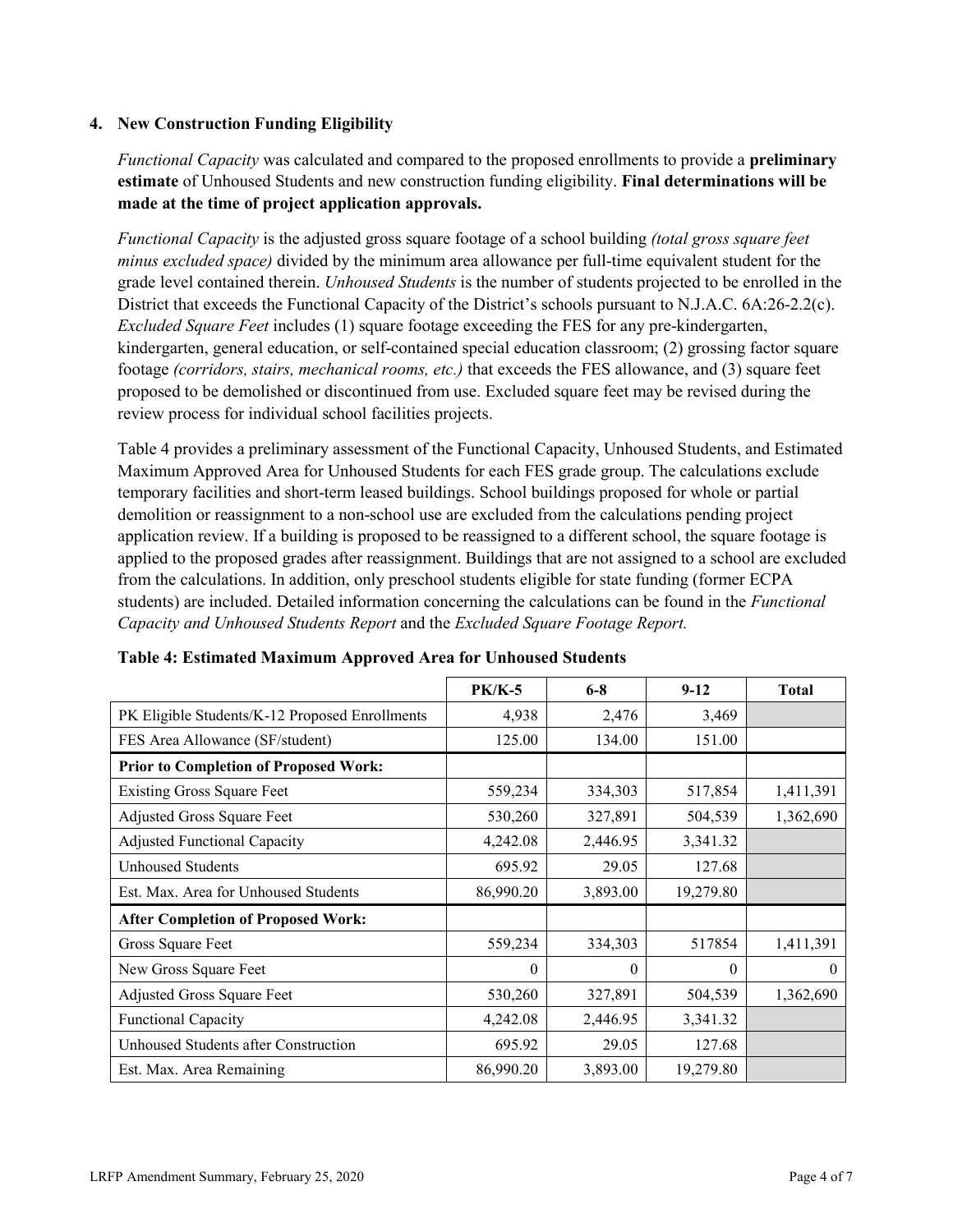Facilities used for non-instructional or non-educational purposes are ineligible for State support under the Act. However, projects for such facilities shall be reviewed by the Department to determine whether they are consistent with the District's LRFP and whether the facility, if it is to house students (full or part time) conforms to educational adequacy requirements. These projects shall conform to all applicable statutes and regulations.

Estimated costs represented in the LRFP by the District are for capital planning purposes only. The estimates are not intended to represent preliminary eligible costs or final eligible costs of approved school facilities projects.

Considerations:

- The District does not have approved projects pending completion, as noted in Section 1, that impact the Functional Capacity calculations.
- The Functional Capacity calculations *exclude* square feet proposed for demolition or discontinuation for the following FES grade groups and school buildings pending a feasibility study and project review: n/a .
- Based on the preliminary assessment, the District has Unhoused Students prior to the completion of proposed work for the following FES grade groups: PK-5, 6-8, 9-12.
- New construction is proposed for the following FES grade groups:  $n/a$ .
- **Proposed new construction exceeds the estimated maximum area allowance for Unhoused** Students prior to the completion of the proposed work for the following grade groups:  $n/a$ .
- The District, based on the preliminary LRFP assessment, will have Unhoused Students after completion of the proposed LRFP work. If the District is projected to have Unhoused Students, adequate justification has been provided to confirm educational adequacy in accordance with Section 6 of this determination.

**FINDINGS** Functional Capacity and Unhoused Students calculated in the LRFP are preliminary estimates. Preliminary Eligible Costs (PEC) and Final Eligible Costs (FEC) will be included in the review process for specific school facilities projects. A feasibility study undertaken by the District is required if building demolition or replacement is proposed per N.J.A.C. 6A:26-2.3(b)(10).

# **5. Proposed Work**

The District assessed program space, capacity, and physical plant deficiencies to determine corrective actions. Capital maintenance, or *"system actions,"* address physical plant deficiencies due to operational, building code, and /or life cycle issues. Inventory changes, or *"inventory actions,*" add, alter, or eliminate sites, site amenities, buildings, and/or rooms.

The Act (N.J.S.A. 18A:7G-7b) provides that all school facilities shall be deemed suitable for rehabilitation unless a pre-construction evaluation undertaken by the District demonstrates to the satisfaction of the Commissioner that the structure might pose a risk to the safety of the occupants even after rehabilitation or that rehabilitation is not cost-effective. Pursuant to N.J.A.C. 6A:26-2.3(b)(10), the Commissioner may identify school facilities for which new construction is proposed in lieu of rehabilitation for which it appears from the information presented that new construction is justified, provided, however, that for such school facilities so identified, the District must submit a feasibility study as part of the application for the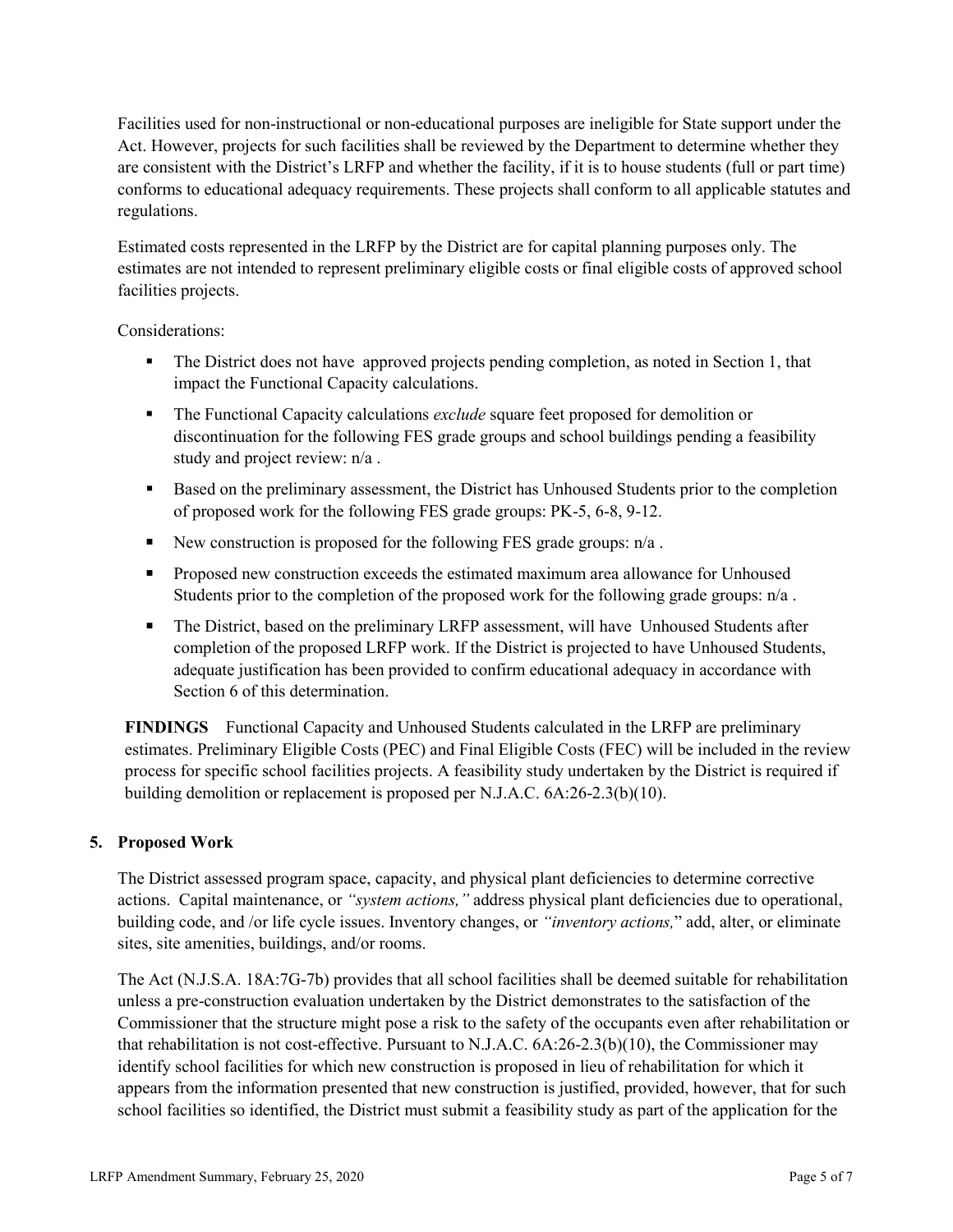specific school facilities project. The cost of each proposed building replacement is compared to the cost of additions or rehabilitation required to eliminate health and safety deficiencies and to achieve the District's programmatic model.

Table 5 lists the scope of work proposed for each school based on the building(s) serving their student population. Proposed inventory changes are described in the LRFP website reports titled *"School Asset Inventory Report and "Proposed Room Inventory Report."* Information concerning proposed systems work, or capital maintenance can be found in the "LRFP Systems Actions Summary Report"..

With the completion of the proposed work, the following schools are proposed to be eliminated:  $n/a$ ; the following schools are proposed to be added: n/a .

| <b>Proposed Scope of Work</b>                                                                  | <b>Applicable Schools</b>                                                                                                                     |  |  |
|------------------------------------------------------------------------------------------------|-----------------------------------------------------------------------------------------------------------------------------------------------|--|--|
| Renovation only (no new construction)                                                          |                                                                                                                                               |  |  |
| System actions only (no inventory actions)                                                     | 085, 083, 080, 110, 070, 050, 055, 060, 150,<br>160, 170, 180, 185, 200, 210, 220, 225, 240,<br>245, 250, 000, 105, 260, 270 (All 24 schools) |  |  |
| Existing inventory actions only (no systems actions)                                           | n/a                                                                                                                                           |  |  |
| Systems and inventory changes                                                                  | n/a                                                                                                                                           |  |  |
| <b>New construction</b>                                                                        |                                                                                                                                               |  |  |
| Building addition only (no systems or existing inventory actions)                              | n/a                                                                                                                                           |  |  |
| Renovation and building addition (system, existing inventory,<br>and new construction actions) | n/a                                                                                                                                           |  |  |
| New building on existing site.                                                                 | n/a                                                                                                                                           |  |  |
| New building on new or expanded site                                                           | n/a                                                                                                                                           |  |  |
| Site and building disposal (in addition to above scopes)                                       |                                                                                                                                               |  |  |
| Partial building demolition                                                                    | n/a                                                                                                                                           |  |  |
| Whole building demolition                                                                      | n/a                                                                                                                                           |  |  |
| Site and building disposal or discontinuation of use                                           | n/a                                                                                                                                           |  |  |

**FINDINGS** The Department has determined that the proposed work is adequate for approval of the District's LRFP amendment. However, Department approval of proposed work in the LRFP does not imply the District may proceed with a school facilities project. The District must submit individual project applications with cost estimates for Department project approval. Both school facilities project approval and other capital project review require consistency with the District's approved LRFP.

#### **6. Proposed Room Inventories and the Facilities Efficiency Standards**

The District's proposed school buildings were evaluated to assess general educational adequacy in terms of compliance with the FES area allowance pursuant to N.J.A.C. 6A:26-2.2 and 2.3.

District schools proposed to provide less square feet per student than the FES after the completion of proposed work as indicated in Table 5 are as follows: n/a

**FINDINGS** The Department has determined that the District's proposed room inventories are adequate for LRFP approval. If school(s) are proposed to provide less square feet per student than the FES area